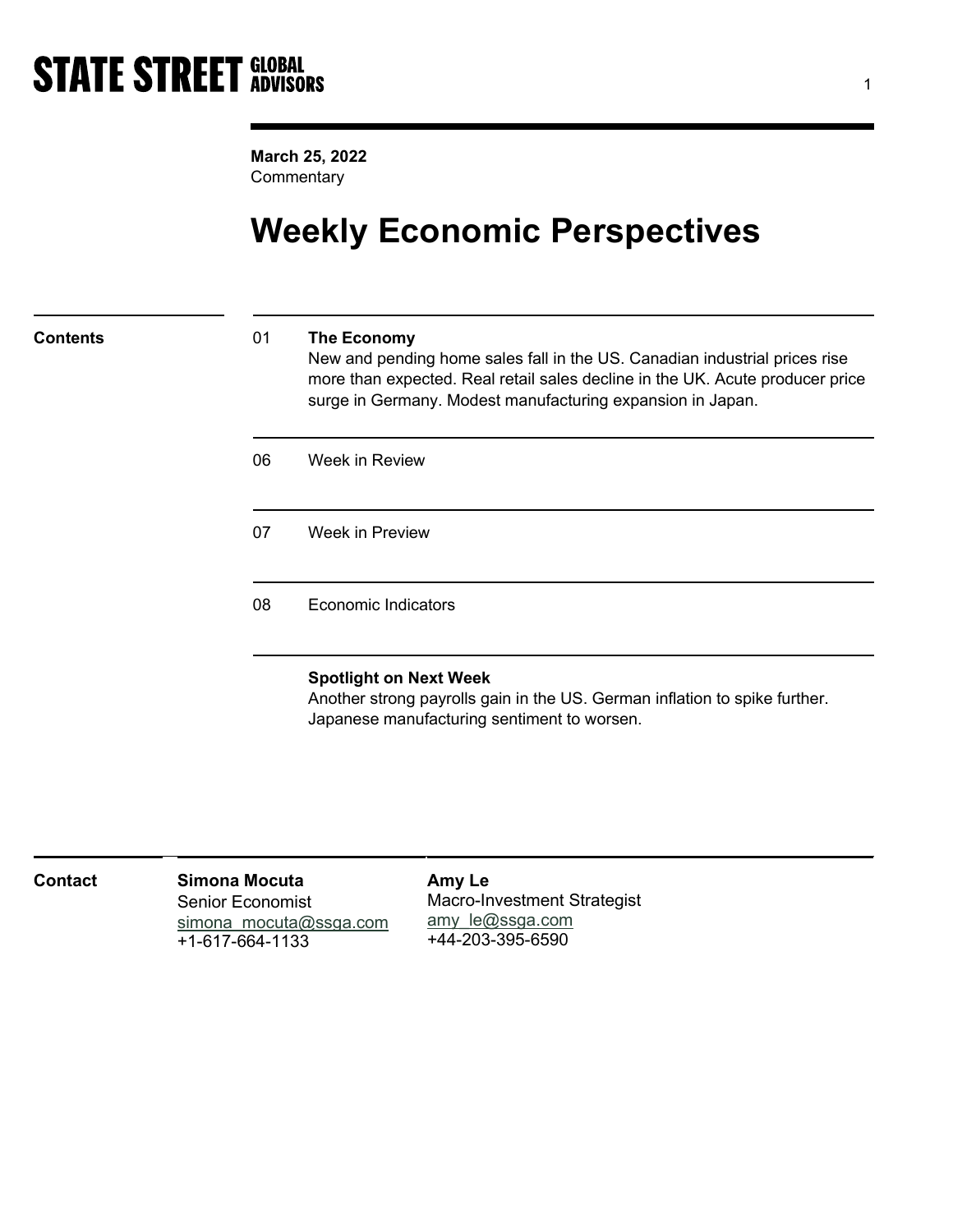| The Economy | A light data week that highlighted broad inflation challenges.                                                                                                                                                                                                                                                                                                                                                                                                                                                                                                                                                                                                                                      |
|-------------|-----------------------------------------------------------------------------------------------------------------------------------------------------------------------------------------------------------------------------------------------------------------------------------------------------------------------------------------------------------------------------------------------------------------------------------------------------------------------------------------------------------------------------------------------------------------------------------------------------------------------------------------------------------------------------------------------------|
| US          | We highlighted in our last publication the downside risks to the housing sector<br>stemming from rising interest rates. The evidence is broadening that a slowdown is<br>indeed afoot, the question being only how substantial it will prove to be. New home<br>sales bucked expectations for an improvement in February to instead decline 2.0%<br>from a downwardly revised January level. Sales were 6.2% lower than in February<br>2021, when activity was starting to come off the boil following a pandemic-driven<br>surge. The median price unwound its January gains but still stood 10.7% higher than<br>a year earlier. However, this is half the rate seen for the better part of 2021. |
|             | Pending home sales continue to decline at a rapid pace. They dropped another<br>4.1% in February—the fourth consecutive decline—implying a further deceleration in<br>home purchases over the next couple of months. Pending home sales stand 5.4%<br>below February 2021 levels. Low inventory, high prices, sharply higher mortgage<br>rates, and a squeeze on real incomes from elevated inflation are substantial hurdles<br>for otherwise interested buyers.                                                                                                                                                                                                                                   |
|             | Consumer sentiment remains weak and the inflationary implications of the war in<br>Ukraine are doing nothing to assuage concerns. Final estimates for the Michigan<br>consumer sentiment index showed a 3.4-point decline in March (three tenths weaker<br>than initially reported) to 59.4, the lowest level since August 2011. The surge in<br>gasoline prices pushed short term inflation expectations half a percentage point<br>higher to 5.4%, the highest level since 1981. Long-run (5-10 years) inflation<br>expectations were unchanged at a historically high 3.0% level.                                                                                                                |



Sources: SSGA Economics, EIA, University of Michigan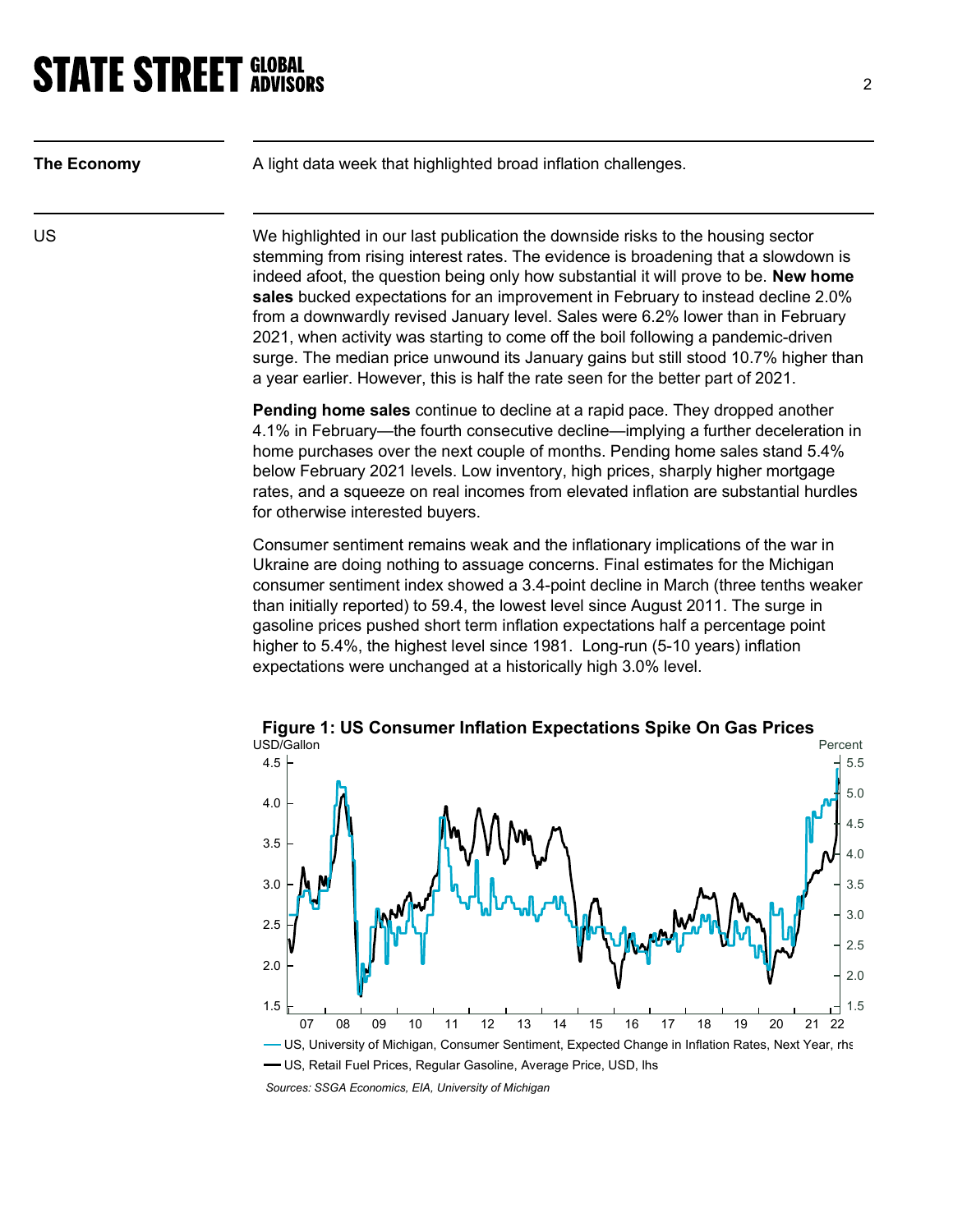Following three very strong months, durable goods orders fell a larger than expected 2.2% in February. However, much of this reflected a 30.4% plunge in nondefense aircraft orders—likely some normalization after several strong months fueled by the resumption of orders for the 737 Max aircraft. Core orders (non-defense capital goods excluding aircraft)—a leading indicator for business equipment investment (BEI) in the GDP accounts—retreated a far milder 0.3%. Overall shipments were flat, core shipments rose 0.5%, while inventories and backlogs rose 0.4% each.

Canada **Industrial product prices—Canada's version of producer prices—rose a larger than** expected 3.1% in February, driven by higher raw material prices and energy in particular. Overall industrial price inflation stood at 16.4% y/y but raw material prices were 29.8% higher than a year earlier.

UK This week's data updates from the UK sent a very clear and consistent message: high inflation is depressing consumer sentiment as well as spending.

> Both headline and core consumer prices increased 0.8% in February, pushing the two measures of **CPI inflation** up seven tenths to 6.2%  $v/v$  and eight tenths to 5.2%  $v/v$ . respectively. Evidently given the big move in core prices, price pressures are broad. Further moves higher are guaranteed given upcoming increases in energy prices so a breach above the 8.0% level seems pretty much guaranteed.



Figure 2: UK Inflation Surges Further

Unsurprisingly, the erosion in consumer sentiment continues. The GfK consumer confidence index compounded its recent losses with another five-point decline in March. At -31, the index is now at its lowest level since November 2020 and just three points above the Covid-era lows.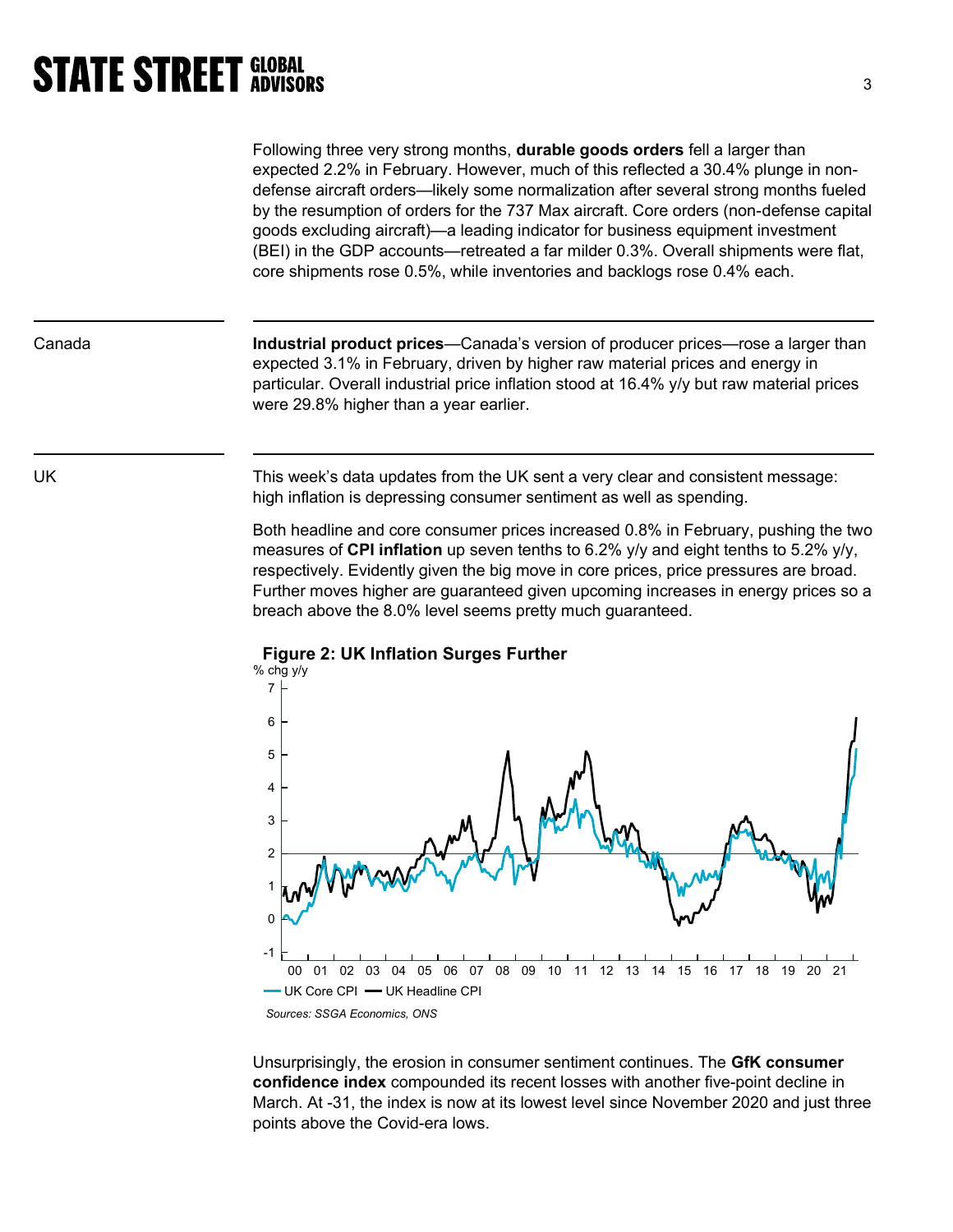Real retail sales declined 0.3% in February—the second drop in three months—and this despite a double-digit increase in clothing sales. Almost all other categories, including food and online sales, were down for the month. Favorable base effects still left sales 7.0% higher than in February 2021, however.

Meanwhile, broader economic activity continues to expand, with the services PMI surprising positively with a 3-point jump to 61. By contrast, manufacturing activity slowed, with the manufacturing PMI down 5.0 points to 55.5.

 Eurozone The headline looked better than the details in the preliminary readings for the March eurozone manufacturing PMI. The regional index retreated only 1.1 point and only to a robust 57.0 level, both the output and the new orders metrics experienced larger declines: output down 1.9 points, new orders down 2.8 and new export orders down 5.6. The latter fell into outright contraction territory. Meanwhile and unsurprisingly, price pressures spiked, with both input and output price metrics up sharply to near and new record levels, respectively. We worry that the March readings might prove to be the quiet before the storm, with larger declines likely next month.

> The story was similar in respect to **services PMIs**. The regional index moderated 0.6 point to 54.8 but aside from employment and prices, the other metrics deteriorated. Future business expectations plunged 9.2 points, likely portending further deterioration in April. The story was more nuanced across countries, however, as the French index actually improved while Germany's eased.

Typically, producer price data are some of the least exciting—one might even say downright boring—types of macro data releases, which is why we rarely cover them in detail. Alas, these are anything but typical times and these indicators are now as interesting as they come. In fact, they are outright astonishing, with Germany a perfect example of this phenomenon.



Figure 3: Unprecedented Producer Price Shock For Germany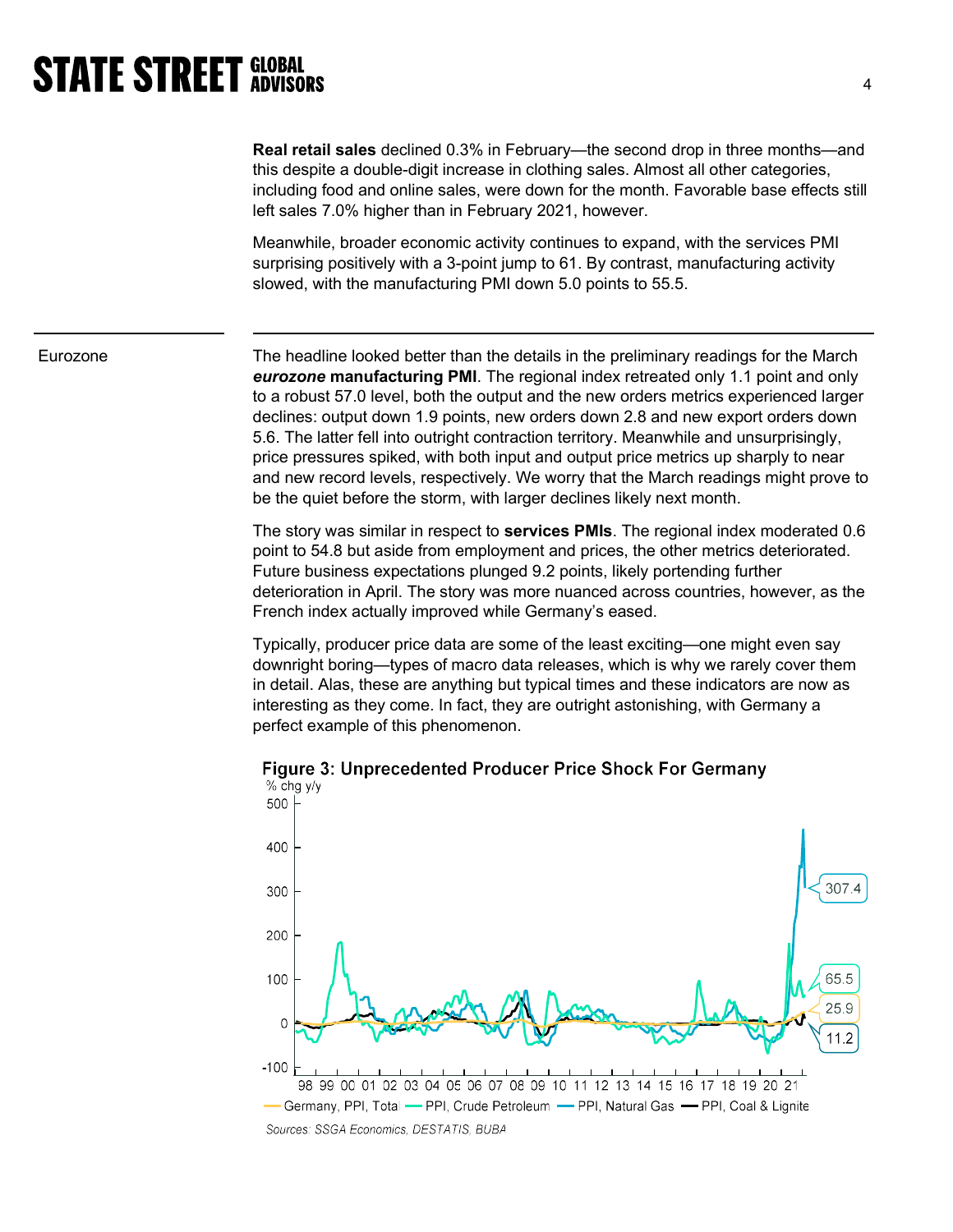|           | Even prior to the Ukraine invasion, German producer price inflation had been on<br>an unprecedented peace-time surge. Overall producer prices soared 25.9% y/y in<br>February, while prices excluding energy rose a more modest yet still elevated 12.4%<br>y/y. Even within the energy complex there have been extraordinary variations (Figure<br>3 above). Natural gas prices were more than three times higher than in February<br>2021, while coal prices were only 11.2% higher. Given these price points, it is<br>unsurprising to hear that coal-fired power generation is being once again considered<br>despite the country's green transition goals. Expect the PPI prints to worsen further<br>due to the Ukraine invasion. |
|-----------|-----------------------------------------------------------------------------------------------------------------------------------------------------------------------------------------------------------------------------------------------------------------------------------------------------------------------------------------------------------------------------------------------------------------------------------------------------------------------------------------------------------------------------------------------------------------------------------------------------------------------------------------------------------------------------------------------------------------------------------------|
|           | Given the massive plunge in the German Zew index last week, it was no surprise<br>whatsoever to see the <b>IFO business climate indicator</b> lose 7.7 points in March. In<br>fact, we felt it could have been even worse. But it was bad enough: the largest<br>monthly drop since April 2020 to the lowest level since July of 2020.                                                                                                                                                                                                                                                                                                                                                                                                  |
| Japan     | Manufacturing activity continues to expand at a modest to moderate pace. The<br>manufacturing PMI rose half a point to 53.2 in March, driven by an improvement in<br>the output component which crossed back into expansion. But the details were<br>otherwise mixed, with new orders incrementally weaker and not far above neutral<br>while new export orders plunged 4.3 points to 46.4, the lowest level since July 2020.                                                                                                                                                                                                                                                                                                           |
| Australia | No major data releases this week.                                                                                                                                                                                                                                                                                                                                                                                                                                                                                                                                                                                                                                                                                                       |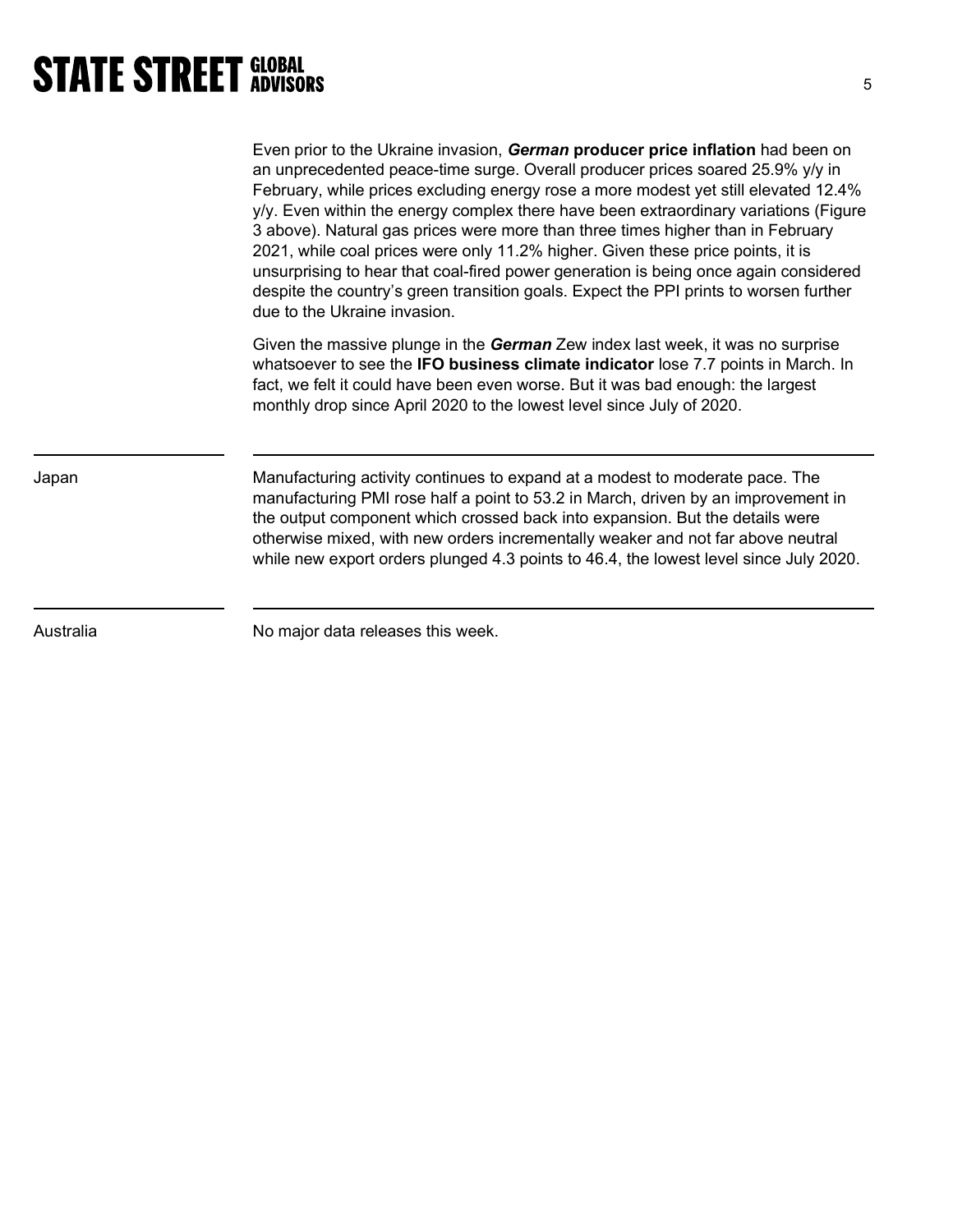# **STATE STREET GLOBAL STATE STREET GLOBAL**

## Week in Review (March 21– March 25)

| Country          | Release (Date, format)                  | <b>Consensus</b> | <b>Actual</b> | Last                  | <b>Comments</b>                             |
|------------------|-----------------------------------------|------------------|---------------|-----------------------|---------------------------------------------|
| Monday, March 21 |                                         |                  |               |                       |                                             |
| <b>GE</b>        | PPI (Feb, y/y)                          | 26.2%            | 25.9%         | 25.0%                 | Natural gas prices up over 300% y/y.        |
|                  | Tuesday, March 22                       |                  |               |                       |                                             |
| CA               | Industrial Product Prices (Feb, m/m)    | 2.5%             | 3.1%          | 3.0%                  | Big increase in raw material prices.        |
|                  | Wednesday, March 23                     |                  |               |                       |                                             |
| <b>US</b>        | New Home Sales (Feb, thou, saar)        | 810              | 772           | $788(\downarrow)$     | Headwinds growing.                          |
| <b>UK</b>        | CPI (Feb, y/y)                          | 6.0%             | 6.2%          | 5.5%                  | Heading higher still.                       |
|                  | Thursday, March 24                      |                  |               |                       |                                             |
| US               | Initial Jobless Claims (19- Mar, thous) | 211              | 187           | 215                   | New cycle low.                              |
| US               | Continuing Claims (12-Mar, thous)       | 1,400            | 1350          | 1,417                 | Extremely low.                              |
| <b>US</b>        | Durable Goods Orders (Fed, m/m, prel)   | $-0.6%$          | $-2.2%$       | 1.6%                  | Core orders only declined 0.3%.             |
| <b>US</b>        | Kansas Fed Manuf. Index (Mar)           | 21.0             | 37.0          | 29.0                  | Good.                                       |
| UK               | Services PMI (Mar, prelim)              | 58.0             | 55.5          | 60.5                  | But still OK.                               |
| UK               | Manufacturing PMI (Mar, prelim)         | 56.9             | 61.0          | 58.0                  | Pleasant surprise.                          |
| EC               | Manufacturing PMI (Mar, prelim)         | 56.0             | 57.0          | 58.2                  | Details more troublesome.                   |
| EC               | Services PMI (Mar, prelim)              | 54.2             | 54.8          | 55.5                  | Future expectations plunged.                |
| <b>GE</b>        | Manufacturing PMI (Mar, prelim)         | 56.0             | 57.6          | 58.4                  | Details more troublesome.                   |
| <b>GE</b>        | Services PMI (Mar, prelim)              | 53.8             | 55.0          | 55.8                  | OK.                                         |
| <b>FR</b>        | Manufacturing PMI (Mar, prelim)         | 55.1             | 54.8          | 57.2                  | Details more troublesome.                   |
| <b>JN</b>        | Jibun Bank Japan PMI Mfg (Mar, prelim)  | na               | 53.2          | 52.7                  | Mixed details.                              |
| Friday, March 25 |                                         |                  |               |                       |                                             |
| <b>US</b>        | U. of Mich. Sentiment (Mar, final)      | 59.7(p)          | 59.4          | 62.8                  | Inflation expectations spike on gas prices. |
| US               | Pending Home Sales (Feb, m/m)           | 1.0%             | $-4.1%$       | $-5.8\%(\downarrow)$  | Headwinds growing.                          |
| UK               | GfK Consumer Confidence (Mar)           | $-30.0$          | $-31.0$       | $-26.0$               | Lowest since November 2020.                 |
| <b>UK</b>        | Retail Sales (Feb, m/m)                 | 0.6%             | $-0.3%$       | 1.9%                  | But still up 7.0% y/y.                      |
| <b>GE</b>        | IFO Business Climate (Mar)              | 94.2             | 90.8          | 98.5 $(\downarrow)$   | Lowest level since July 2020.               |
| IT               | Consumer Confidence (Mar)               | 108.0            | 100.8         | 112.4                 | Eroding.                                    |
| IT               | Manufacturing Confidence (Mar)          | 111.8            | 110.3         | 112.9( $\downarrow$ ) | Eroding.                                    |
| <b>JN</b>        | PPI Services (Feb, y/y)                 | 1.2%             | 1.1%          | 1.2%                  | Still incredibly low.                       |

Source: for data, Bloomberg<sup>®</sup>; for commentary, SSGA Economics.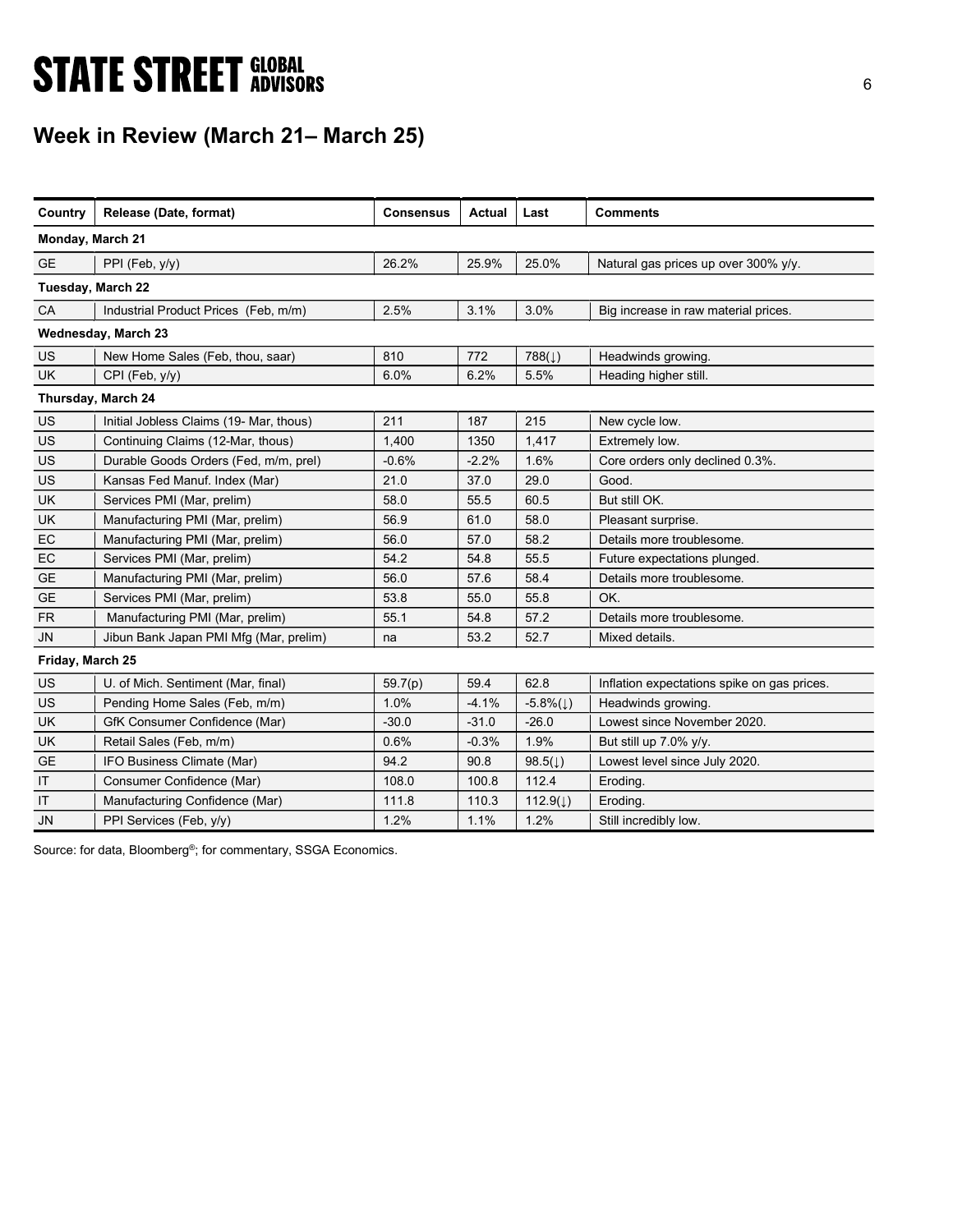# **STATE STREET GLOBAL STATE STREET GLOBAL**

## Week Preview (March 28 – April 1)

| Country            | Release (Date, format)                    | <b>Consensus</b> | Last    | <b>Comments</b>                       |
|--------------------|-------------------------------------------|------------------|---------|---------------------------------------|
|                    | Monday, March 28 – No major data releases |                  |         |                                       |
| Tuesday, March 29  |                                           |                  |         |                                       |
| US                 | FHFA House Prices (Jan, m/m)              | 1.3%             | 1.2%    | Bound to slow as mortgage rates rise. |
| US                 | CS 20-City House Price Index (Jan, m/m)   | 1.5%             | 1.5%    | Bound to slow as mortgage rates rise. |
| US                 | Conf. Board Consumer Conf. (Mar)          | 107.0            | 110.5   |                                       |
| US                 | JOLTS Job Openings (Feb, thous)           | 11,000           | 11,263  |                                       |
| UK                 | Mortgage Approvals (Feb, thous)           | 74.9             | 74.0    |                                       |
| <b>GE</b>          | GfK Consumer Confidence (Apr)             | $-14.5$          | $-8.1$  |                                       |
| <b>FR</b>          | Consumer Confidence (Mar)                 | 94               | 98      |                                       |
| JN                 | Unemployment Rate (Feb)                   | 2.8%             | 2.8%    |                                       |
| AU                 | Retail Sales (Feb, m/m)                   | 0.8%             | 1.8%    | Good enough given recent gains.       |
|                    | Wednesday, March 30                       |                  |         |                                       |
| US                 | GDP (Q4, saar)                            | 7.0%             | 2.3%    | Old news by now.                      |
| GE                 | CPI (Mar, y/y, prelim)                    | 6.2%             | 5.1%    |                                       |
| JN                 | Retail Sales (Feb, m/m)                   | $-0.3%$          | $-0.9%$ |                                       |
| Thursday, March 31 |                                           |                  |         |                                       |
| US                 | Initial Jobless Claims (26- Mar, thous)   | 200              | 187     |                                       |
| US                 | Continuing Claims (19-Mar, thous)         | 1350             | 1350    |                                       |
| US                 | Personal Income (Feb, m/m)                | 0.5%             | 0.0%    |                                       |
| US                 | Personal Spending (Feb, m/m)              | 0.5%             | 2.1%    |                                       |
| СA                 | GDP (Jan, m/m)                            | 0.2%             | 0.0%    | Good.                                 |
| UK                 | Nationwide House PX (Mar, m/m)            | 0.5%             | 1.7%    |                                       |
| <b>GE</b>          | Unemployment Rate (Mar)                   | 5.0%             | 5.0%    |                                       |
| <b>GE</b>          | Retail Sales (Feb, m/m)                   | 0.5%             | 1.4%    |                                       |
| ΙT                 | Unemployment Rate (Feb)                   | 8.7%             | 8.8%    |                                       |
| IT                 | CPI (Mar, y/y, prelim)                    | 6.4%             | 5.7%    |                                       |
| JN                 | Industrial Production (Feb, m/m, prelim)  | 0.5%             | $-0.8%$ |                                       |
| Friday, April 1    |                                           |                  |         |                                       |
| US                 | Change in Nonfarm Payrolls (Mar, thous)   | 490              | 678     | Very strong.                          |
| US                 | Unemployment Rate (Mar)                   | 3.7%             | 3.8%    |                                       |
| US                 | ISM Manufacturing (Mar)                   | 59.0             | 58.6    | Can it deliver?                       |
| UK                 | Manufacturing PMI (Mar, final)            | 55.5(p)          | 60.5    |                                       |
| EC                 | Manufacturing PMI (Mar, final)            | 57.0(p)          | 58.2    |                                       |
| <b>GE</b>          | Manufacturing PMI (Mar, final)            | 57.6(p)          | 58.4    |                                       |
| <b>FR</b>          | Manufacturing PMI (Mar, final)            | 54.8(P)          | 57.2    |                                       |
| JN                 | Tankan Large Manuf Survey (Q1)            | 12.0             | 18.0    |                                       |

Source: for data, Bloomberg<sup>®</sup>; for commentary, SSGA Economics.

JN Jibun Bank Japan PMI Mfg (Mar, final) 53.2 | 52.7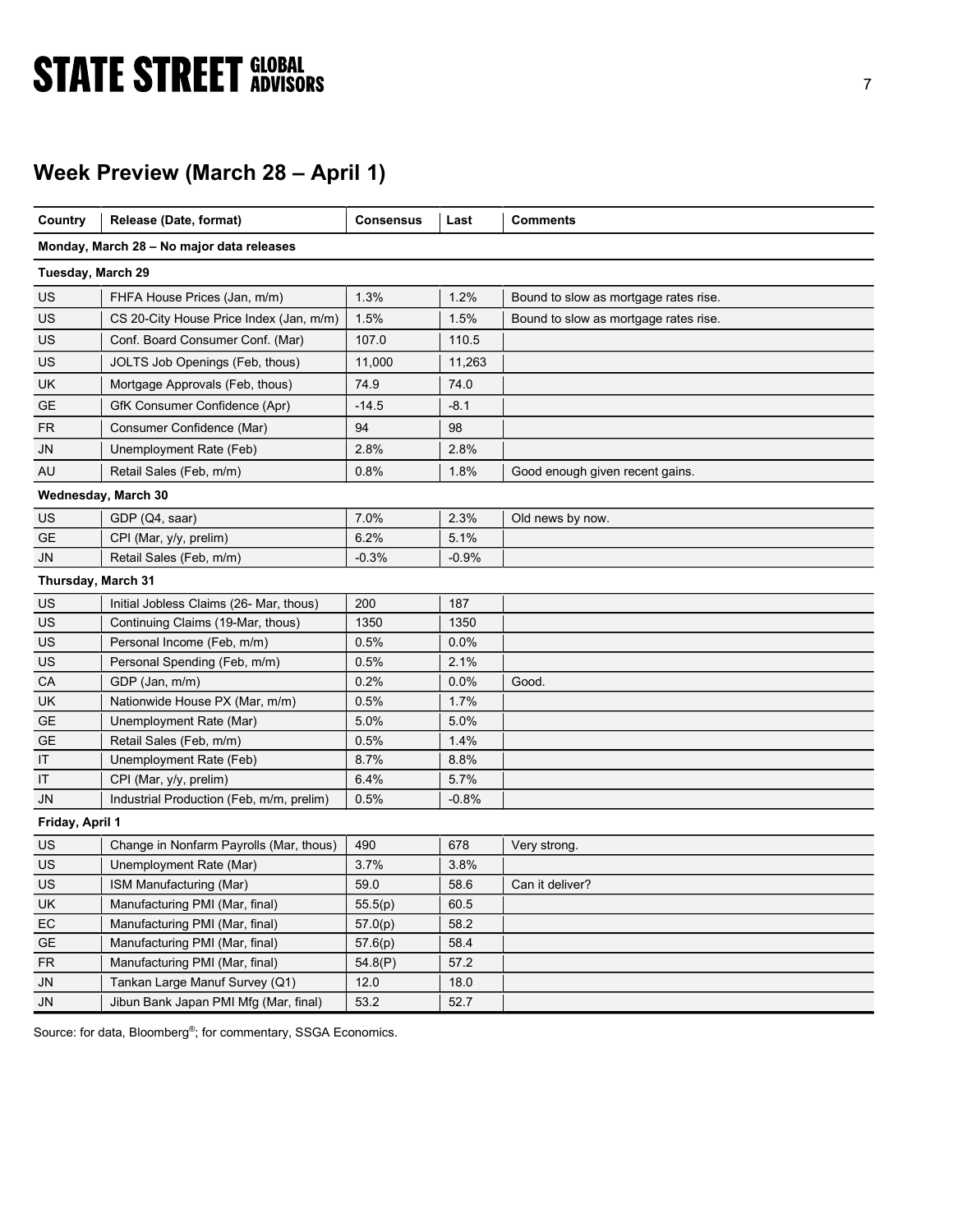## Economic Indicators

| <b>STATE STREET GLOBAL</b>                                    |                                  |                                               |               |               |                 |              |              |                              |              |               |              |
|---------------------------------------------------------------|----------------------------------|-----------------------------------------------|---------------|---------------|-----------------|--------------|--------------|------------------------------|--------------|---------------|--------------|
|                                                               |                                  |                                               |               |               |                 |              |              |                              |              |               |              |
|                                                               |                                  |                                               |               |               |                 |              |              |                              |              |               |              |
|                                                               |                                  |                                               |               |               |                 |              |              |                              |              |               |              |
| <b>Economic Indicators</b>                                    |                                  |                                               |               |               |                 |              |              |                              |              |               |              |
|                                                               |                                  |                                               |               |               |                 |              |              |                              |              |               |              |
|                                                               |                                  |                                               |               |               |                 |              |              |                              |              |               |              |
| <b>Central Bank Policy Targets</b>                            |                                  |                                               |               |               |                 |              |              |                              |              |               |              |
| Region                                                        | Target                           |                                               |               |               |                 |              |              | Year/Year % Change in Target |              |               |              |
|                                                               |                                  |                                               |               |               |                 |              | Oct          | Nov                          | <b>Dec</b>   | Jan           | Feb          |
| <b>US</b>                                                     | Target: PCE price index 2.0% y/y |                                               |               |               |                 |              |              | 5.6                          | 5.8          | 6.1           |              |
| Canada                                                        |                                  | Target: CPI 2.0% y/y, 1.0%-3.0% control range |               |               |                 |              | 5.1<br>4.7   | 4.7                          | 4.8          | 5.1           | 5.7          |
| UK                                                            | Target: CPI 2.0% y/y             |                                               |               |               |                 |              | 4.2          | 5.1                          | 5.4          | 5.5           | 6.2          |
| Eurozone                                                      |                                  | Target: CPI below but close to 2.0% y/y       |               |               |                 |              | 4.1          | 4.9                          | 5.0          | 5.1           | 5.9          |
| Japan                                                         | Target: CPI 2.0% y/y             |                                               |               |               |                 |              | 0.1          | 0.6                          | 0.8          | 0.5           | 0.9          |
| Australia                                                     |                                  | Target Range: CPI 2.0%-3.0% y/y               |               |               |                 |              | 3.5          | 3.5                          | 3.5          |               |              |
| Source: Macrobond                                             |                                  |                                               |               |               |                 |              |              |                              |              |               |              |
|                                                               |                                  |                                               |               |               |                 |              |              |                              |              |               |              |
| <b>Key Interest Rates</b>                                     |                                  |                                               |               |               |                 |              |              |                              |              |               |              |
|                                                               | Apr-21                           | <b>May-21</b>                                 | <b>Jun-21</b> | <b>Jul-21</b> | Aug-21 Sep-21   |              | Oct-21       | <b>Nov-21</b>                | Dec-21       | <b>Jan-22</b> | Feb-22       |
| US (top of target range)                                      | 0.25                             | 0.25                                          | 0.25          | 0.25          | 0.25            | 0.25         | 0.25         | 0.25                         | 0.25         | 0.25          | 0.25         |
| Canada (Overnight Rate)                                       | 0.25                             | 0.25                                          | 0.25          | 0.25          | 0.25            | 0.25         | 0.25         | 0.25                         | 0.25         | 0.25          | 0.25         |
| UK (Bank Rate)<br>Eurozone (Refi)                             | 0.10<br>0.00                     | 0.10<br>0.00                                  | 0.10<br>0.00  | 0.10<br>0.00  | 0.10<br>0.00    | 0.10<br>0.00 | 0.10<br>0.00 | 0.10<br>0.00                 | 0.25<br>0.00 | 0.25<br>0.00  | 0.50<br>0.00 |
|                                                               | $-0.02$                          |                                               | $-0.05$       | $-0.04$       |                 | $-0.05$      | $-0.03$      |                              | $-0.02$      | $-0.02$       | $-0.01$      |
| Japan (OCR)<br>Australia (OCR)                                | 0.10                             | $-0.03$<br>0.10                               | 0.10          | 0.10          | $-0.04$<br>0.10 | 0.10         | 0.10         | $-0.05$<br>0.10              | 0.10         | 0.10          | 0.10         |
| Source: Macrobond                                             |                                  |                                               |               |               |                 |              |              |                              |              |               |              |
|                                                               |                                  |                                               |               |               |                 |              |              |                              |              |               |              |
| General Government Structural Balance as a % of Potential GDP |                                  |                                               |               |               |                 |              |              |                              |              | Forecast      |              |
|                                                               |                                  | 2014                                          | 2015          | 2016          | 2017            | 2018         | 2019         | 2020                         | 2021         | 2022          | 2023         |
| US                                                            |                                  | $-2.7$                                        | $-2.5$        | $-3.5$        | $-4.2$          | $-5.2$       | $-6.1$       | $-10.7$                      | $-8.8$       | $-8.3$        | $-7.1$       |
| Canada                                                        |                                  | $-0.6$                                        | 0.0           | 0.1           | $-0.3$          | 0.0          | 0.3          | $-8.1$                       | $-6.6$       | $-2.7$        | $-1.0$       |
| UK                                                            |                                  | $-4.9$                                        | $-4.4$        | $-3.3$        | $-2.5$          | $-2.3$       | $-2.3$       | 1.4                          | $-5.6$       | $-4.9$        | $-3.5$       |
| Eurozone                                                      |                                  | $-0.7$                                        | $-0.6$        | $-0.5$        | $-0.5$          | $-0.3$       | $-0.5$       | $-4.6$                       | $-5.9$       | $-3.1$        |              |
| Germany                                                       |                                  | 1.2                                           | 1.2           | 1.2           | 1.1             | 1.6          | 1.3          | $-3.1$                       | $-5.7$       | $-1.6$        | $-0.3$       |
| France                                                        |                                  | $-2.5$                                        | $-2.1$        | $-1.9$        | $-1.9$          | $-1.6$       | $-2.1$       | $-6.3$                       | $-7.5$       | $-4.6$        | $-3.9$       |
|                                                               |                                  | $-1.0$                                        | $-0.6$        | $-1.3$        | $-1.6$          | $-1.7$       | $-0.9$       | $-5.9$                       | $-7.1$       | $-3.8$        | $-3.3$       |
| ltaly                                                         |                                  |                                               |               |               |                 |              |              |                              |              |               |              |

| <b>Key Interest Rates</b> |  |  |
|---------------------------|--|--|
|                           |  |  |

|                          | Apr-21  | $Mav-21$ | Jun-21 l | <b>Jul-21</b> |         | Aug-21 Sep-21 | Oct-21  | <b>Nov-21</b> | $Dec-21$ | Jan-22  | <b>Feb-22</b> |
|--------------------------|---------|----------|----------|---------------|---------|---------------|---------|---------------|----------|---------|---------------|
| US (top of target range) | 0.25    | 0.25     | 0.25     | 0.25          | 0.25    | 0.25          | 0.25    | 0.25          | 0.25     | 0.25    | 0.25          |
| Canada (Overnight Rate)  | 0.25    | 0.25     | 0.25     | 0.25          | 0.25    | 0.25          | 0.25    | 0.25          | 0.25     | 0.25    | 0.25          |
| UK (Bank Rate)           | 0.10    | 0.10     | 0.10     | 0.10          | 0.10    | 0.10          | 0.10    | 0.10          | 0.25     | 0.25    | 0.50          |
| Eurozone (Refi)          | 0.00    | 0.00     | 0.00     | 0.00          | 0.00    | 0.00          | 0.00    | 0.00          | 0.00     | 0.00    | 0.00          |
| Japan (OCR)              | $-0.02$ | $-0.03$  | $-0.05$  | $-0.04$       | $-0.04$ | $-0.05$       | $-0.03$ | $-0.05$       | $-0.02$  | $-0.02$ | $-0.01$       |
| Australia (OCR)          | 0.10    | 0.10     | 0.10     | 0.10          | 0.10    | 0.10          | 0.10    | 0.10          | 0.10     | 0.10    | 0.10          |

| <b>Central Bank Policy Targets</b>                            |                                  |         |                                               |               |            |         |         |               |                              |               |               |
|---------------------------------------------------------------|----------------------------------|---------|-----------------------------------------------|---------------|------------|---------|---------|---------------|------------------------------|---------------|---------------|
| Region                                                        | <b>Target</b>                    |         |                                               |               |            |         |         |               | Year/Year % Change in Target |               |               |
|                                                               |                                  |         |                                               |               |            |         | Oct     | Nov           | Dec                          | Jan           | Feb           |
| <b>US</b>                                                     | Target: PCE price index 2.0% y/y |         |                                               |               |            |         | 5.1     | 5.6           | 5.8                          | 6.1           |               |
| Canada                                                        |                                  |         | Target: CPI 2.0% y/y, 1.0%-3.0% control range |               |            |         | 4.7     | 4.7           | 4.8                          | 5.1           | 5.7           |
| UK                                                            | Target: CPI 2.0% y/y             |         |                                               |               |            |         | 4.2     | 5.1           | 5.4                          | 5.5           | 6.2           |
| Eurozone                                                      |                                  |         | Target: CPI below but close to 2.0% y/y       |               |            |         | 4.1     | 4.9           | 5.0                          | 5.1           | 5.9           |
| Japan                                                         | Target: CPI 2.0% y/y             |         |                                               |               |            |         | 0.1     | 0.6           | 0.8                          | 0.5           | $0.9\,$       |
| Australia                                                     | Target Range: CPI 2.0%-3.0% y/y  |         |                                               |               |            |         | 3.5     | 3.5           | 3.5                          |               |               |
| Source: Macrobond                                             |                                  |         |                                               |               |            |         |         |               |                              |               |               |
| <b>Key Interest Rates</b>                                     |                                  |         |                                               |               |            |         |         |               |                              |               |               |
|                                                               | Apr-21                           | May-21  | <b>Jun-21</b>                                 | <b>Jul-21</b> | Aug-21     | Sep-21  | Oct-21  | <b>Nov-21</b> | Dec-21                       | <b>Jan-22</b> | <b>Feb-22</b> |
| US (top of target range)                                      | 0.25                             | 0.25    | 0.25                                          | 0.25          | 0.25       | 0.25    | 0.25    | 0.25          | 0.25                         | 0.25          | 0.25          |
| Canada (Overnight Rate)                                       | 0.25                             | 0.25    | 0.25                                          | 0.25          | 0.25       | 0.25    | 0.25    | 0.25          | 0.25                         | 0.25          | 0.25          |
| UK (Bank Rate)                                                | 0.10                             | 0.10    | 0.10                                          | 0.10          | 0.10       | 0.10    | 0.10    | 0.10          | 0.25                         | 0.25          | 0.50          |
| Eurozone (Refi)                                               | 0.00                             | 0.00    | 0.00                                          | 0.00          | 0.00       | 0.00    | 0.00    | 0.00          | 0.00                         | 0.00          | 0.00          |
| Japan (OCR)                                                   | $-0.02$                          | $-0.03$ | $-0.05$                                       | $-0.04$       | $-0.04$    | $-0.05$ | $-0.03$ | $-0.05$       | $-0.02$                      | $-0.02$       | $-0.01$       |
| Australia (OCR)                                               | 0.10                             | 0.10    | 0.10                                          | 0.10          | 0.10       | 0.10    | 0.10    | 0.10          | 0.10                         | 0.10          | 0.10          |
| Source: Macrobond                                             |                                  |         |                                               |               |            |         |         |               |                              |               |               |
|                                                               |                                  |         |                                               |               |            |         |         |               |                              |               |               |
|                                                               |                                  |         |                                               |               |            |         |         |               |                              |               |               |
| General Government Structural Balance as a % of Potential GDP |                                  |         |                                               |               |            |         |         |               |                              | Forecast      |               |
|                                                               |                                  | 2014    | 2015                                          | 2016          | 2017       | 2018    | 2019    | 2020          | 2021                         | 2022          | 2023          |
| US                                                            |                                  | $-2.7$  | $-2.5$                                        | $-3.5$        | $-4.2$     | $-5.2$  | $-6.1$  | $-10.7$       | $-8.8$                       | $-8.3$        | $-7.1$        |
| Canada                                                        |                                  | $-0.6$  | 0.0                                           | 0.1           | $-0.3$     | 0.0     | 0.3     | $-8.1$        | $-6.6$                       | $-2.7$        | $-1.0$        |
| UK                                                            |                                  | $-4.9$  | $-4.4$                                        | $-3.3$        | $-2.5$     | $-2.3$  | $-2.3$  | 1.4           | $-5.6$                       | $-4.9$        | $-3.5$        |
| Eurozone                                                      |                                  | $-0.7$  | $-0.6$                                        | $-0.5$        | $-0.5$     | $-0.3$  | $-0.5$  | $-4.6$        | $-5.9$                       | $-3.1$        |               |
| Germany                                                       |                                  | 1.2     | 1.2                                           | 1.2           | 1.1        | 1.6     | 1.3     | $-3.1$        | $-5.7$                       | $-1.6$        | $-0.3$        |
| France                                                        |                                  | $-2.5$  | $-2.1$                                        | $-1.9$        | $-1.9$     | $-1.6$  | $-2.1$  | $-6.3$        | $-7.5$                       | $-4.6$        | $-3.9$        |
| Italy                                                         |                                  | $-1.0$  | $-0.6$                                        | $-1.3$        | $-1.6$     | $-1.7$  | $-0.9$  | $-5.9$        | $-7.1$                       | $-3.8$        | $-3.3$        |
| Japan                                                         |                                  | $-5.7$  | $-4.4$                                        | $-4.3$        | $-3.5$     | $-2.7$  | $-2.6$  | $-9.2$        | $-8.0$                       | $-3.6$        | $-2.0$        |
| Australia                                                     |                                  | $-2.7$  | $-2.6$                                        | $-2.3$        | $-1.6$     | $-1.2$  | $-4.1$  | $-7.9$        | $-8.1$                       | $-5.8$        | $-3.8$        |
| Source: International Monetary Fund, World Economic Outlook   |                                  |         |                                               |               |            |         |         |               |                              |               |               |
|                                                               |                                  |         |                                               |               |            |         |         |               |                              |               |               |
| <b>Headline Consumer and Producer Price Inflation</b>         |                                  |         |                                               |               |            |         |         |               |                              |               |               |
|                                                               |                                  |         | CPI Year/Year % Change                        |               |            |         |         |               | PPI Year/Year % Change       |               |               |
|                                                               | Oct                              | Nov     | Dec                                           | Jan           | <b>Feb</b> |         | Oct     | <b>Nov</b>    | <b>Dec</b>                   | Jan           | Feb           |
| US                                                            | 6.2                              | 6.8     | 7.0                                           | 7.5           | 7.9        |         | 8.9     | 9.9           | 9.9                          | 10.0          | 10.0          |
| Canada                                                        | 4.7                              | 4.7     | 4.8                                           | 5.1           | 5.7        |         | 16.6    | 17.1          | 15.9                         | 16.3          | 16.4          |
| UK                                                            | 4.2                              | 5.1     | 5.4                                           | $5.5\,$       | 6.2        |         | 8.8     | 9.4           | 9.4                          | 9.9           | 10.1          |
| Eurozone                                                      | 4.1                              | 4.9     | 5.0                                           | 5.1           | 5.9        |         | 21.9    | 23.7          | 26.3                         | 30.6          |               |
|                                                               | 4.5                              | 5.2     | 5.3                                           | 4.9           | 5.1        |         | 18.4    | 19.2          | 24.2                         | 25.0          | 25.9          |
| Germany                                                       |                                  | 2.8     |                                               | 2.9           |            |         |         |               | 17.2                         |               |               |
| France                                                        | 2.6                              |         | 2.8                                           |               | 3.6        |         | 14.3    | 16.7          |                              | 20.1          |               |
| Italy                                                         | 3.0                              | 3.7     | 3.9                                           | 4.8           | 5.7        |         | 20.4    | 22.2          | 22.8                         | 32.9          |               |
| Japan                                                         | 0.1                              | 0.6     | 0.8                                           | 0.5           | 0.9        |         | 8.4     | 9.2           | 8.7                          | 8.9           | 9.3           |

### Headline Consumer and Producer Price Inflation

| 0.25<br>0.25<br>0.25<br>0.25<br>0.25<br>0.25<br>0.25<br>Canada (Overnight Rate)<br>0.25<br>0.25<br>0.25<br>0.25<br>0.10<br>0.25<br>UK (Bank Rate)<br>0.10<br>0.10<br>0.10<br>0.10<br>0.10<br>0.10<br>0.10<br>0.25<br>Eurozone (Refi)<br>0.00<br>0.00<br>0.00<br>0.00<br>0.00<br>0.00<br>0.00<br>0.00<br>0.00<br>0.00<br>Japan (OCR)<br>$-0.02$<br>$-0.03$<br>$-0.05$<br>$-0.04$<br>$-0.04$<br>$-0.05$<br>$-0.03$<br>$-0.05$<br>$-0.02$<br>$-0.02$<br>Australia (OCR)<br>0.10<br>0.10<br>0.10<br>0.10<br>0.10<br>0.10<br>0.10<br>0.10<br>0.10<br>0.10<br>Source: Macrobond<br>General Government Structural Balance as a % of Potential GDP<br>Forecast<br>2018<br>2015<br>2016<br>2017<br>2019<br>2020<br>2021<br>2022<br>2014<br>$-2.7$<br>$-2.5$<br>$-3.5$<br>$-4.2$<br>$-5.2$<br>$-8.8$<br>$-8.3$<br>US<br>$-6.1$<br>$-10.7$<br>$-7.1$<br>0.1<br>$-0.3$<br>0.0<br>0.3<br>$-2.7$<br>Canada<br>$-0.6$<br>0.0<br>$-8.1$<br>$-6.6$<br>$-2.3$<br>UK<br>$-4.9$<br>$-4.4$<br>$-3.3$<br>$-2.5$<br>$-2.3$<br>1.4<br>$-5.6$<br>$-4.9$<br>$-0.7$<br>$-0.6$<br>$-0.5$<br>$-0.5$<br>$-0.3$<br>$-0.5$<br>$-4.6$<br>$-5.9$<br>$-3.1$<br>Eurozone<br>1.2<br>1.2<br>1.2<br>1.1<br>1.6<br>1.3<br>$-3.1$<br>$-5.7$<br>Germany<br>$-1.6$<br>$-2.5$<br>$-2.1$<br>$-2.1$<br>$-6.3$<br>France<br>$-1.9$<br>$-1.9$<br>$-1.6$<br>$-7.5$<br>$-4.6$<br>$-1.3$<br>$-1.6$<br>$-1.7$<br>$-5.9$<br>$-7.1$<br>$-3.8$<br>$-1.0$<br>$-0.6$<br>$-0.9$<br>ltaly<br>$-2.7$<br>$-2.6$<br>$-9.2$<br>$-3.6$<br>$-5.7$<br>$-4.4$<br>$-4.3$<br>$-3.5$<br>$-8.0$<br>Japan<br>$-2.7$<br>$-7.9$<br>$-2.6$<br>$-2.3$<br>$-1.6$<br>$-1.2$<br>$-4.1$<br>$-8.1$<br>$-5.8$<br>Australia<br>Source: International Monetary Fund, World Economic Outlook<br><b>Headline Consumer and Producer Price Inflation</b><br>CPI Year/Year % Change<br>PPI Year/Year % Change<br>Nov<br>Oct<br>Nov<br>Dec<br><b>Feb</b><br>Oct<br><b>Dec</b><br>Jan<br>Jan<br>US<br>6.2<br>6.8<br>$7.0$<br>$7.5\,$<br>7.9<br>8.9<br>9.9<br>9.9<br>10.0 |        |     |     |     |  |      |      |      |      |              |  |  |  |
|-------------------------------------------------------------------------------------------------------------------------------------------------------------------------------------------------------------------------------------------------------------------------------------------------------------------------------------------------------------------------------------------------------------------------------------------------------------------------------------------------------------------------------------------------------------------------------------------------------------------------------------------------------------------------------------------------------------------------------------------------------------------------------------------------------------------------------------------------------------------------------------------------------------------------------------------------------------------------------------------------------------------------------------------------------------------------------------------------------------------------------------------------------------------------------------------------------------------------------------------------------------------------------------------------------------------------------------------------------------------------------------------------------------------------------------------------------------------------------------------------------------------------------------------------------------------------------------------------------------------------------------------------------------------------------------------------------------------------------------------------------------------------------------------------------------------------------------------------------------------------------------------------------------------------------------------------------------------------------|--------|-----|-----|-----|--|------|------|------|------|--------------|--|--|--|
|                                                                                                                                                                                                                                                                                                                                                                                                                                                                                                                                                                                                                                                                                                                                                                                                                                                                                                                                                                                                                                                                                                                                                                                                                                                                                                                                                                                                                                                                                                                                                                                                                                                                                                                                                                                                                                                                                                                                                                               |        |     |     |     |  |      |      |      |      |              |  |  |  |
|                                                                                                                                                                                                                                                                                                                                                                                                                                                                                                                                                                                                                                                                                                                                                                                                                                                                                                                                                                                                                                                                                                                                                                                                                                                                                                                                                                                                                                                                                                                                                                                                                                                                                                                                                                                                                                                                                                                                                                               |        |     |     |     |  |      |      |      |      | 0.50         |  |  |  |
|                                                                                                                                                                                                                                                                                                                                                                                                                                                                                                                                                                                                                                                                                                                                                                                                                                                                                                                                                                                                                                                                                                                                                                                                                                                                                                                                                                                                                                                                                                                                                                                                                                                                                                                                                                                                                                                                                                                                                                               |        |     |     |     |  |      |      |      |      | 0.00         |  |  |  |
|                                                                                                                                                                                                                                                                                                                                                                                                                                                                                                                                                                                                                                                                                                                                                                                                                                                                                                                                                                                                                                                                                                                                                                                                                                                                                                                                                                                                                                                                                                                                                                                                                                                                                                                                                                                                                                                                                                                                                                               |        |     |     |     |  |      |      |      |      | $-0.01$      |  |  |  |
|                                                                                                                                                                                                                                                                                                                                                                                                                                                                                                                                                                                                                                                                                                                                                                                                                                                                                                                                                                                                                                                                                                                                                                                                                                                                                                                                                                                                                                                                                                                                                                                                                                                                                                                                                                                                                                                                                                                                                                               |        |     |     |     |  |      |      |      |      | 0.10         |  |  |  |
|                                                                                                                                                                                                                                                                                                                                                                                                                                                                                                                                                                                                                                                                                                                                                                                                                                                                                                                                                                                                                                                                                                                                                                                                                                                                                                                                                                                                                                                                                                                                                                                                                                                                                                                                                                                                                                                                                                                                                                               |        |     |     |     |  |      |      |      |      |              |  |  |  |
|                                                                                                                                                                                                                                                                                                                                                                                                                                                                                                                                                                                                                                                                                                                                                                                                                                                                                                                                                                                                                                                                                                                                                                                                                                                                                                                                                                                                                                                                                                                                                                                                                                                                                                                                                                                                                                                                                                                                                                               |        |     |     |     |  |      |      |      |      |              |  |  |  |
|                                                                                                                                                                                                                                                                                                                                                                                                                                                                                                                                                                                                                                                                                                                                                                                                                                                                                                                                                                                                                                                                                                                                                                                                                                                                                                                                                                                                                                                                                                                                                                                                                                                                                                                                                                                                                                                                                                                                                                               |        |     |     |     |  |      |      |      |      | 2023         |  |  |  |
|                                                                                                                                                                                                                                                                                                                                                                                                                                                                                                                                                                                                                                                                                                                                                                                                                                                                                                                                                                                                                                                                                                                                                                                                                                                                                                                                                                                                                                                                                                                                                                                                                                                                                                                                                                                                                                                                                                                                                                               |        |     |     |     |  |      |      |      |      |              |  |  |  |
|                                                                                                                                                                                                                                                                                                                                                                                                                                                                                                                                                                                                                                                                                                                                                                                                                                                                                                                                                                                                                                                                                                                                                                                                                                                                                                                                                                                                                                                                                                                                                                                                                                                                                                                                                                                                                                                                                                                                                                               |        |     |     |     |  |      |      |      |      | $-1.0$       |  |  |  |
|                                                                                                                                                                                                                                                                                                                                                                                                                                                                                                                                                                                                                                                                                                                                                                                                                                                                                                                                                                                                                                                                                                                                                                                                                                                                                                                                                                                                                                                                                                                                                                                                                                                                                                                                                                                                                                                                                                                                                                               |        |     |     |     |  |      |      |      |      | $-3.5$       |  |  |  |
|                                                                                                                                                                                                                                                                                                                                                                                                                                                                                                                                                                                                                                                                                                                                                                                                                                                                                                                                                                                                                                                                                                                                                                                                                                                                                                                                                                                                                                                                                                                                                                                                                                                                                                                                                                                                                                                                                                                                                                               |        |     |     |     |  |      |      |      |      |              |  |  |  |
|                                                                                                                                                                                                                                                                                                                                                                                                                                                                                                                                                                                                                                                                                                                                                                                                                                                                                                                                                                                                                                                                                                                                                                                                                                                                                                                                                                                                                                                                                                                                                                                                                                                                                                                                                                                                                                                                                                                                                                               |        |     |     |     |  |      |      |      |      | $-0.3$       |  |  |  |
|                                                                                                                                                                                                                                                                                                                                                                                                                                                                                                                                                                                                                                                                                                                                                                                                                                                                                                                                                                                                                                                                                                                                                                                                                                                                                                                                                                                                                                                                                                                                                                                                                                                                                                                                                                                                                                                                                                                                                                               |        |     |     |     |  |      |      |      |      | $-3.9$       |  |  |  |
|                                                                                                                                                                                                                                                                                                                                                                                                                                                                                                                                                                                                                                                                                                                                                                                                                                                                                                                                                                                                                                                                                                                                                                                                                                                                                                                                                                                                                                                                                                                                                                                                                                                                                                                                                                                                                                                                                                                                                                               |        |     |     |     |  |      |      |      |      | $-3.3$       |  |  |  |
|                                                                                                                                                                                                                                                                                                                                                                                                                                                                                                                                                                                                                                                                                                                                                                                                                                                                                                                                                                                                                                                                                                                                                                                                                                                                                                                                                                                                                                                                                                                                                                                                                                                                                                                                                                                                                                                                                                                                                                               |        |     |     |     |  |      |      |      |      | $-2.0$       |  |  |  |
|                                                                                                                                                                                                                                                                                                                                                                                                                                                                                                                                                                                                                                                                                                                                                                                                                                                                                                                                                                                                                                                                                                                                                                                                                                                                                                                                                                                                                                                                                                                                                                                                                                                                                                                                                                                                                                                                                                                                                                               |        |     |     |     |  |      |      |      |      |              |  |  |  |
|                                                                                                                                                                                                                                                                                                                                                                                                                                                                                                                                                                                                                                                                                                                                                                                                                                                                                                                                                                                                                                                                                                                                                                                                                                                                                                                                                                                                                                                                                                                                                                                                                                                                                                                                                                                                                                                                                                                                                                               |        |     |     |     |  |      |      |      |      | $-3.8$       |  |  |  |
|                                                                                                                                                                                                                                                                                                                                                                                                                                                                                                                                                                                                                                                                                                                                                                                                                                                                                                                                                                                                                                                                                                                                                                                                                                                                                                                                                                                                                                                                                                                                                                                                                                                                                                                                                                                                                                                                                                                                                                               |        |     |     |     |  |      |      |      |      |              |  |  |  |
|                                                                                                                                                                                                                                                                                                                                                                                                                                                                                                                                                                                                                                                                                                                                                                                                                                                                                                                                                                                                                                                                                                                                                                                                                                                                                                                                                                                                                                                                                                                                                                                                                                                                                                                                                                                                                                                                                                                                                                               |        |     |     |     |  |      |      |      |      | Feb          |  |  |  |
| 4.7<br>5.7                                                                                                                                                                                                                                                                                                                                                                                                                                                                                                                                                                                                                                                                                                                                                                                                                                                                                                                                                                                                                                                                                                                                                                                                                                                                                                                                                                                                                                                                                                                                                                                                                                                                                                                                                                                                                                                                                                                                                                    |        |     |     |     |  |      |      |      |      |              |  |  |  |
|                                                                                                                                                                                                                                                                                                                                                                                                                                                                                                                                                                                                                                                                                                                                                                                                                                                                                                                                                                                                                                                                                                                                                                                                                                                                                                                                                                                                                                                                                                                                                                                                                                                                                                                                                                                                                                                                                                                                                                               |        |     |     |     |  |      |      |      |      | 10.0<br>16.4 |  |  |  |
| 5.4<br>4.2<br>5.1<br>5.5<br>6.2<br>9.4<br>9.4<br>9.9<br>8.8<br>10.1                                                                                                                                                                                                                                                                                                                                                                                                                                                                                                                                                                                                                                                                                                                                                                                                                                                                                                                                                                                                                                                                                                                                                                                                                                                                                                                                                                                                                                                                                                                                                                                                                                                                                                                                                                                                                                                                                                           | Canada | 4.7 | 4.8 | 5.1 |  | 16.6 | 17.1 | 15.9 | 16.3 |              |  |  |  |
| 5.0<br>5.1<br>5.9<br>Eurozone<br>4.1<br>4.9<br>21.9<br>23.7<br>26.3<br>30.6                                                                                                                                                                                                                                                                                                                                                                                                                                                                                                                                                                                                                                                                                                                                                                                                                                                                                                                                                                                                                                                                                                                                                                                                                                                                                                                                                                                                                                                                                                                                                                                                                                                                                                                                                                                                                                                                                                   |        |     |     |     |  |      |      |      |      |              |  |  |  |
| UK<br>5.2<br>5.3<br>4.9<br>5.1<br>4.5<br>19.2<br>24.2<br>25.0<br>25.9<br>Germany<br>18.4                                                                                                                                                                                                                                                                                                                                                                                                                                                                                                                                                                                                                                                                                                                                                                                                                                                                                                                                                                                                                                                                                                                                                                                                                                                                                                                                                                                                                                                                                                                                                                                                                                                                                                                                                                                                                                                                                      |        |     |     |     |  |      |      |      |      |              |  |  |  |
| 2.6<br>2.8<br>2.8<br>2.9<br>3.6<br>16.7<br>17.2<br>France<br>14.3<br>20.1                                                                                                                                                                                                                                                                                                                                                                                                                                                                                                                                                                                                                                                                                                                                                                                                                                                                                                                                                                                                                                                                                                                                                                                                                                                                                                                                                                                                                                                                                                                                                                                                                                                                                                                                                                                                                                                                                                     |        |     |     |     |  |      |      |      |      |              |  |  |  |
| 3.7<br>4.8<br>5.7<br>22.2<br>22.8<br>32.9<br>Italy<br>3.0<br>3.9<br>20.4                                                                                                                                                                                                                                                                                                                                                                                                                                                                                                                                                                                                                                                                                                                                                                                                                                                                                                                                                                                                                                                                                                                                                                                                                                                                                                                                                                                                                                                                                                                                                                                                                                                                                                                                                                                                                                                                                                      |        |     |     |     |  |      |      |      |      |              |  |  |  |
| 0.8<br>0.9<br>9.2<br>8.7<br>0.1<br>0.6<br>0.5<br>8.4<br>8.9<br>9.3<br>Japan                                                                                                                                                                                                                                                                                                                                                                                                                                                                                                                                                                                                                                                                                                                                                                                                                                                                                                                                                                                                                                                                                                                                                                                                                                                                                                                                                                                                                                                                                                                                                                                                                                                                                                                                                                                                                                                                                                   |        |     |     |     |  |      |      |      |      |              |  |  |  |
| 3.5<br>3.5<br>3.5<br>3.7<br>3.7<br>3.7                                                                                                                                                                                                                                                                                                                                                                                                                                                                                                                                                                                                                                                                                                                                                                                                                                                                                                                                                                                                                                                                                                                                                                                                                                                                                                                                                                                                                                                                                                                                                                                                                                                                                                                                                                                                                                                                                                                                        |        |     |     |     |  |      |      |      |      |              |  |  |  |
|                                                                                                                                                                                                                                                                                                                                                                                                                                                                                                                                                                                                                                                                                                                                                                                                                                                                                                                                                                                                                                                                                                                                                                                                                                                                                                                                                                                                                                                                                                                                                                                                                                                                                                                                                                                                                                                                                                                                                                               |        |     |     |     |  |      |      |      |      |              |  |  |  |
|                                                                                                                                                                                                                                                                                                                                                                                                                                                                                                                                                                                                                                                                                                                                                                                                                                                                                                                                                                                                                                                                                                                                                                                                                                                                                                                                                                                                                                                                                                                                                                                                                                                                                                                                                                                                                                                                                                                                                                               |        |     |     |     |  |      |      |      |      |              |  |  |  |
|                                                                                                                                                                                                                                                                                                                                                                                                                                                                                                                                                                                                                                                                                                                                                                                                                                                                                                                                                                                                                                                                                                                                                                                                                                                                                                                                                                                                                                                                                                                                                                                                                                                                                                                                                                                                                                                                                                                                                                               |        |     |     |     |  |      |      |      |      |              |  |  |  |
|                                                                                                                                                                                                                                                                                                                                                                                                                                                                                                                                                                                                                                                                                                                                                                                                                                                                                                                                                                                                                                                                                                                                                                                                                                                                                                                                                                                                                                                                                                                                                                                                                                                                                                                                                                                                                                                                                                                                                                               |        |     |     |     |  |      |      |      |      |              |  |  |  |
|                                                                                                                                                                                                                                                                                                                                                                                                                                                                                                                                                                                                                                                                                                                                                                                                                                                                                                                                                                                                                                                                                                                                                                                                                                                                                                                                                                                                                                                                                                                                                                                                                                                                                                                                                                                                                                                                                                                                                                               |        |     |     |     |  |      |      |      |      |              |  |  |  |
|                                                                                                                                                                                                                                                                                                                                                                                                                                                                                                                                                                                                                                                                                                                                                                                                                                                                                                                                                                                                                                                                                                                                                                                                                                                                                                                                                                                                                                                                                                                                                                                                                                                                                                                                                                                                                                                                                                                                                                               |        |     |     |     |  |      |      |      |      |              |  |  |  |
|                                                                                                                                                                                                                                                                                                                                                                                                                                                                                                                                                                                                                                                                                                                                                                                                                                                                                                                                                                                                                                                                                                                                                                                                                                                                                                                                                                                                                                                                                                                                                                                                                                                                                                                                                                                                                                                                                                                                                                               |        |     |     |     |  |      |      |      |      |              |  |  |  |
|                                                                                                                                                                                                                                                                                                                                                                                                                                                                                                                                                                                                                                                                                                                                                                                                                                                                                                                                                                                                                                                                                                                                                                                                                                                                                                                                                                                                                                                                                                                                                                                                                                                                                                                                                                                                                                                                                                                                                                               |        |     |     |     |  |      |      |      |      |              |  |  |  |
|                                                                                                                                                                                                                                                                                                                                                                                                                                                                                                                                                                                                                                                                                                                                                                                                                                                                                                                                                                                                                                                                                                                                                                                                                                                                                                                                                                                                                                                                                                                                                                                                                                                                                                                                                                                                                                                                                                                                                                               |        |     |     |     |  |      |      |      |      |              |  |  |  |
|                                                                                                                                                                                                                                                                                                                                                                                                                                                                                                                                                                                                                                                                                                                                                                                                                                                                                                                                                                                                                                                                                                                                                                                                                                                                                                                                                                                                                                                                                                                                                                                                                                                                                                                                                                                                                                                                                                                                                                               |        |     |     |     |  |      |      |      |      |              |  |  |  |
| Australia<br>Source: Macrobond                                                                                                                                                                                                                                                                                                                                                                                                                                                                                                                                                                                                                                                                                                                                                                                                                                                                                                                                                                                                                                                                                                                                                                                                                                                                                                                                                                                                                                                                                                                                                                                                                                                                                                                                                                                                                                                                                                                                                |        |     |     |     |  |      |      |      |      |              |  |  |  |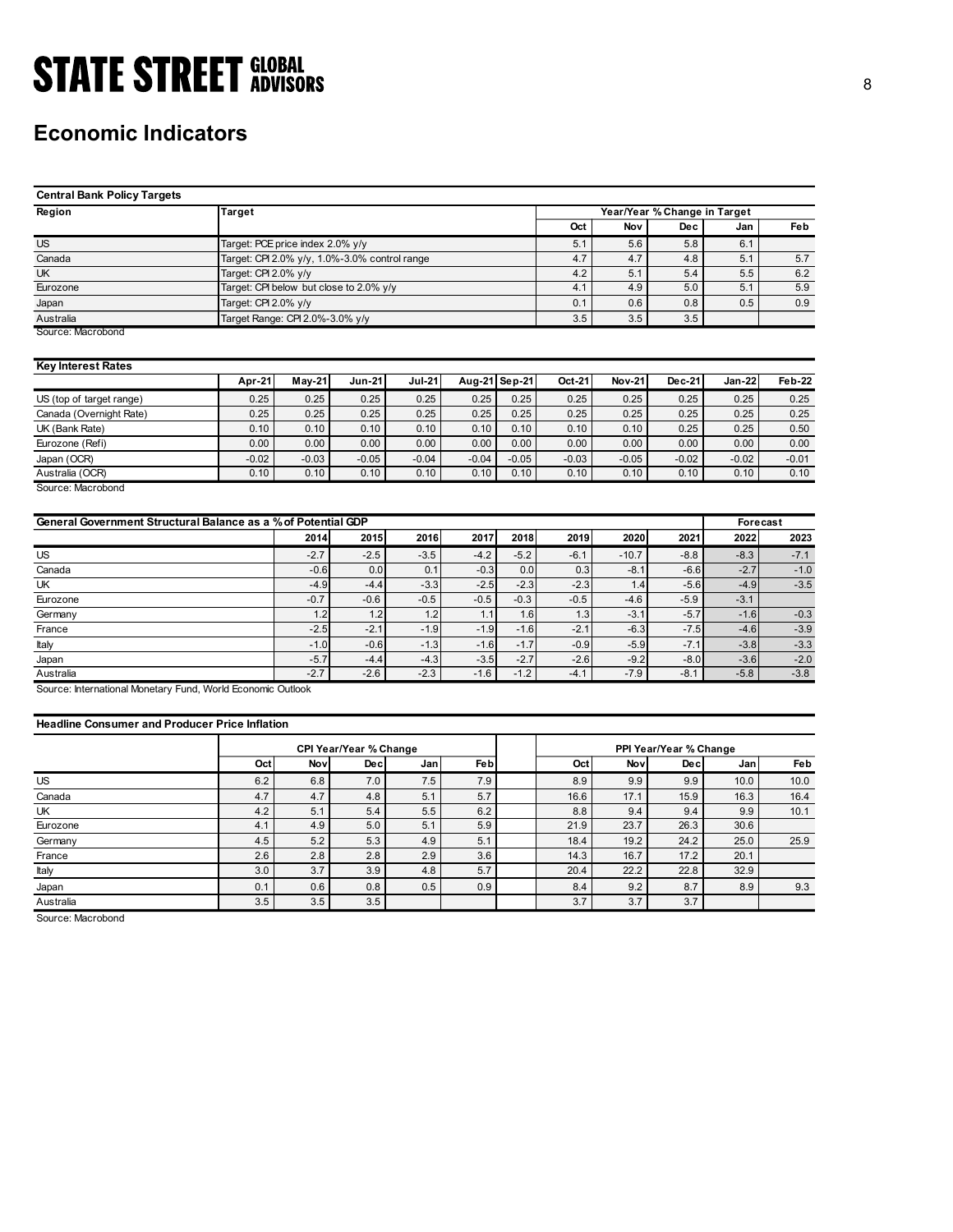## Economic Indicators

## Real GDP Growth (Q/Q Seasonally Adjusted) **GLOBAL**<br>
(160)<br>
(160)<br>
(160)<br>
(2014-21 Q4-21 Q4-21 Q4-21 Q4-21 Q4-21 Q4-21 Q4-21 Q4-21 Q4-21 Q4-21 Q4-21 Q4-21 Q4-21 Q4-21 Q4-21 Q4-21 Q4-21 Q4-21 Q4-21 Q4-21 Q4-21 Q4-21 Q4-21 Q4-21 Q4-21 Q4-21 Q4-21 Q4-21 Q4-21 Q4-21 Q **STATE STREET** GLOBAL<br>
Real ODP Growth (QIQ Seasonally Adjusted)<br>
Real ODP Growth (QIQ Seasonally Adjusted)<br>
(US and Carrier Manager 2011 1.5 1.6 0.6 1.7 -2.3 0.5 12.2 1.9 2.42<br>
US<br>
US and Carrier 2.2 1.2 -0.5 1.9 1.9 1.9 **STATE STREET** GLOBAL<br>
Real GOP Growth (QQ Seasonally Adjusted)<br>
ECONOMIC Indicators<br>
Real GM<br>
Canada (1-21) G2-21 G3-21 Q4-21<br>
Canada (1-21) G2-21 G3-21 Q4-21<br>
Canada (1-1 1-5 -3.1 1-5 -3.1 02 1-21 1-3.8 3.3<br>
Canada (1-1 UK 1.5 -1.2 5.6 1.0 1.0 -6.4 -5.0 24.6 7.0 6.5 **STATE STREET** GLOBAL<br> **Economic Indicators**<br> **Example Converts (QQ Seasonally Adjusted)**<br> **Example 2.2** -0.3 -0.1 2.2 -0.3 -0.1 2.2 -0.3 -4.3 -0.2 -1.1 -0.8 -0.9<br> **Example 2.2** -1.2 -0.4 -0.1 -0.1 -0.1 -0.2 -1.1 -0.2 -1. **STATE STREET** GIOBAL<br> **ECONOMIC Indicators**<br> **ERECORD ADVISORS**<br> **EXECUTE ADVISORS**<br> **EXECUTE ADVISORS**<br> **EXECUTE ADVISORS**<br> **EXECUTE ADVISORS**<br> **EXECUTE ADVISORS**<br> **EXECUTE ADVISORS**<br> **EXECUTE ADVISORS**<br> **EXECUTE ADVISO STATE STREET GLOBAL**<br> **ECONOMIC Indicators**<br> **ECONOMIC INCERT ADVISORS**<br> **ECONOMIC INCERT ADVISORS**<br> **EXEMPLE TO ACCOUNT AUGUST ADVISORS**<br> **EXEMPLE TO ACCOUNT AUGUST AND ACCOUNT ACCOUNT AUGUST AND ACCOUNT AUGUST AND ACCO STATE STREET ADVISORS**<br> **ECONOMIC Indicators**<br> **ENERGY COVIDENCE ADVISORS**<br> **ENERGY COVID COVID AND ADVISORS**<br> **ENERGY COVID AND ADVISORS**<br>
<u>AND OF COVID AND ADVISORS<br>  $\frac{15}{215}$   $\frac{15}{10}$   $\frac{15}{10}$   $\frac{15}{10}$   $\frac$ **STATE STREET GIOBAL**<br>
Real GDP Growth (Q/Q Seasonally Aquite(s)<br>
The Coronal Coronal Coronal Coronal Coronal Coronal Coronal Coronal Coronal Coronal Coronal Coronal Coronal Coronal Coronal Coronal Coronal Coronal Coronal Australia 3.2 1.9 0.8 -1.9 3.4 -0.8 1.3 9.6 4.0 4.2 Source: Macrobond **CIOBAL**<br> **CIOBAL**<br> **CIOBAL CONTECT ACTION (1994)**<br> **CIOBAL CONTECT ACTION (1994)**<br> **CIOBAL CONTECT ACTION (1994)**<br> **CIOBAL CONTECT ACTION (1994)**<br>
<u>CIOBAL CONTECT ACTION (1994)</u><br>
<u>CIOBAL CONTECT ACTION (1994)</u><br>
<u>CIOBAL C</u> **STATE STREET HOUSIN.**<br> **ECONOMIC Indicators**<br> **Example Control (IOS)**<br> **EXAMPLE STREET ADVISORS**<br> **EXAMPLE STREET ADVISORS**<br> **EXAMPLE STREET ADVISORS**<br> **EXAMPLE STREET ADVISORS**<br> **EXAMPLE STREET ADVISORS**<br> **EXAMPLE STREE** Canada 1.4 0.1 -0.4 7.1 4.8 3.2 UK -0.8 0.7 0.3 0.6 0.1 -0.2 0.4 2.3 **ECONOMIC Indicators**<br>
Real COP Growth (QQ Sessonally Adjusted)<br>
(advantage of the control of the control of the control of the control of the control of the control of the control of the control of the control of the cont **ECONOMIC Indicators**<br> **Example 70 over the Club and Adjusted)**<br>
US and 2019 (1974) Adjusted)<br>
US and 21 -3.5 2.4 2.5 4.8 2.4 2.5 4.8 2.4 6.5 4.7 -2.2 4.8 2.4 6.5 4.7<br>
US and 21 -2.2 1.4 2.5 4.7 -2.2 -2.4 4.8 4.7 -2.2 4.8 Apr-21 May-21 Jun-21 Jul-21 Aug-21 Sep-21 Oct-21 Nov-21 Dec-21 Jan-22 Feb-22 US 6.0 5.8 5.9 5.4 5.2 4.7 4.6 4.2 3.9 4.0 3.8 Monter/Cuarter % Change Year/Year % Change Year/Year % Change Year/Year % Change Year/Year % Change Year/Year % Change Year/Year % Change Year/Year % Change Year/Year % Change Year/Year % Change Year/Year % Change Year/Ye **All SORS**<br> **Quarter/Quarter % Change**<br> **Q1-21 Q2-21 Q3-21 Q4-21 Q4-20 Q1-21 Q2-21 Q3-21 Q4-21**<br>
1.5 16 0.6 17 2.3 0.5 12 4.4 6.5 12<br>
1.2 6.6 13 16 3.1 0.2 117 3.8 3.3<br>
1.2 5.6 10 1.0 6.4 5.0 24.6 7.0 6.5<br>

### Industrial Production Index (M/M Seasonally Adjusted)

|         |                  |        | Month/Month % Change |        |     | Year/Year % Change |        |                 |        |     |  |  |
|---------|------------------|--------|----------------------|--------|-----|--------------------|--------|-----------------|--------|-----|--|--|
|         | Octi             | Nov    | Dec.                 | Jan    | Feb | Oct                | Nov    | Decl            | Jan I  | Feb |  |  |
| US      | $1.4^{\circ}$    | 0.8    | $-0.4$               | 1.4    | 0.5 | 4.7                | 5.0    | 3.4             | 3.6    | 7.5 |  |  |
| Canada  | .4'              | 0.1    | $-0.4$               |        |     |                    | 4.8    | 3.2             |        |     |  |  |
| UK      | $-0.8$           | 0.7    | 0.3                  | 0.6    |     | 0.1                | $-0.2$ | 0.4             | 2.3    |     |  |  |
| Germany | $2.\overline{3}$ | 0.3    | ι.                   | 2.7    |     | $-1.4$             | $-2.2$ | $-2.8$          | 1.5    |     |  |  |
| France  | 1.4'             | $-0.8$ | $-0.1$               | 1.6    |     | $-0.5$             | $-0.4$ | 0.0             | $-1.5$ |     |  |  |
| Italy   | $-0.7$           | 1.8    | $-1.1$               | $-3.4$ |     | 2.4                | 6.5    | 4.7             | $-2.2$ |     |  |  |
| Japan   | $1.8 +$          | 7.0    | $-1.0$               | $-0.8$ |     | $-2.6$             | 3.5    | $\mathcal{L}$ . | $-1.2$ |     |  |  |

### Unemployment Rate (Seasonally Adjusted)

| $\overline{US}$                                                            | 1.1           | 1.5           | 1.6                  | 0.6           | 1.7           |               | $-2.3$        | 0.5           | 12.2               | 4.9           | 5.6           |
|----------------------------------------------------------------------------|---------------|---------------|----------------------|---------------|---------------|---------------|---------------|---------------|--------------------|---------------|---------------|
| Canada                                                                     | 2.2           | 1.2           | $-0.9$               | 1.3           | 1.6           |               | $-3.1$        | 0.2           | 11.7               | 3.8           | 3.3           |
| UK                                                                         | 1.5           | $-1.2$        | 5.6                  | 1.0           | 1.0           |               | $-6.4$        | $-5.0$        | 24.6               | 7.0           | 6.5           |
| Eurozone                                                                   | $-0.3$        | $-0.1$        | 2.2                  | 2.3           | 0.3           |               | $-4.3$        | $-0.9$        | 14.6               | 4.0           | 4.6           |
| Germany                                                                    | 0.7           | $-1.7$        | 2.2                  | 1.7           | $-0.3$        |               | $-2.9$        | $-2.8$        | 10.4               | 2.9           | 1.8           |
| France                                                                     | $-1.1$        | 0.2           | 1.3                  | 3.1           | 0.7           |               | $-4.3$        | 1.7           | 19.0               | 3.5           | 5.4           |
| Italy                                                                      | $-1.6$        | 0.3           | 2.7                  | 2.5           | 0.6           |               | $-6.1$        | 0.1           | 17.6               | 3.9           | 6.2           |
| Japan                                                                      | 1.9           | $-0.5$        | 0.6                  | $-0.7$        | 1.1           |               | $-0.8$        | $-1.8$        | 7.3                | 1.2           | 0.4           |
| Australia                                                                  | 3.2           | 1.9           | 0.8                  | $-1.9$        | 3.4           |               | $-0.8$        | 1.3           | 9.6                | 4.0           | 4.2           |
| Source: Macrobond<br>Industrial Production Index (M/M Seasonally Adjusted) |               |               |                      |               |               |               |               |               |                    |               |               |
|                                                                            |               |               |                      |               |               |               |               |               |                    |               |               |
|                                                                            |               |               | Month/Month % Change |               |               |               |               |               | Year/Year % Change |               |               |
|                                                                            | Oct           | Nov           | Dec                  | Jan           | Fe b          |               | Oct           | Nov           | Dec                | Jan           | Feb           |
| US                                                                         | 1.4           | 0.8           | $-0.4$               | 1.4           | 0.5           |               | 4.7           | 5.0           | 3.4                | 3.6           | 7.5           |
| Canada                                                                     | 1.4           | 0.1           | $-0.4$               |               |               |               | 7.1           | 4.8           | 3.2                |               |               |
| UK                                                                         | $-0.8$        | 0.7           | 0.3                  | 0.6           |               |               | 0.1           | $-0.2$        | 0.4                | 2.3           |               |
| Germany                                                                    | 2.3           | 0.3           | 1.1                  | 2.7           |               |               | $-1.4$        | $-2.2$        | $-2.8$             | 1.5           |               |
| France                                                                     | 1.4           | $-0.8$        | $-0.1$               | 1.6           |               |               | $-0.5$        | $-0.4$        | 0.0                | $-1.5$        |               |
| Italy                                                                      | $-0.7$        | 1.8           | $-1.1$               | $-3.4$        |               |               | 2.4           | 6.5           | 4.7                | $-2.2$        |               |
| Japan<br>Source: Macrobond                                                 | 1.8           | 7.0           | $-1.0$               | $-0.8$        |               |               | -2.6          | 3.5           | 2.7                | $-1.2$        |               |
| <b>Unemployment Rate (Seasonally Adjusted)</b>                             |               |               |                      |               |               |               |               |               |                    |               |               |
|                                                                            | Apr-21        | May-21        | <b>Jun-21</b>        | <b>Jul-21</b> | Aug-21 Sep-21 |               | Oct-21        | <b>Nov-21</b> | Dec-21             | $Jan-22$      | Feb-22        |
| US                                                                         | 6.0           | 5.8           | 5.9                  | 5.4           | 5.2           | 4.7           | 4.6           | 4.2           | 3.9                | 4.0           | 3.8           |
| Canada                                                                     | 8.0           | 8.0           | 7.6                  | 7.4           | 7.1           | 7.0           | 6.8           | 6.1           |                    |               |               |
| UK                                                                         | 4.8           | 4.7           | 4.6                  |               |               |               |               |               | 6.0                | 6.5           | 5.5           |
| Eurozone                                                                   | 8.2           |               |                      | 4.5           | 4.3           | 4.2           | 4.1           | 4.1           | 3.9                |               |               |
| Germany                                                                    |               | 8.0           | 7.8                  | 7.6           | 7.5           | 7.3           | 7.3           | 7.1           | 7.0                | 6.8           |               |
|                                                                            | 6.0           | 5.9           | 5.8                  | 5.6           | 5.5           | 5.5           | 5.4           | 5.3           | $5.2$              | 5.1           | 5.0           |
|                                                                            | 8.2           |               |                      |               |               |               |               |               |                    |               |               |
| France                                                                     |               | 8.2           | 8.1                  | 8.0           | 7.9           | 7.7           | 7.5           | 7.3           | 7.2                | 7.0           |               |
| Italy                                                                      | 10.1          | 9.8           | 9.4                  | 9.1           | 9.2           | 9.1           | 9.3           | 9.1           | 9.0                | 8.8           |               |
| Japan                                                                      | 2.8           | 2.9           | 2.9                  | 2.8           | 2.8           | 2.8           | 2.7           | 2.8           | 2.7                | 2.8           |               |
| Australia                                                                  | 5.5           | 5.1           | 4.9                  | 4.6           | 4.5           | 4.6           | 5.2           | 4.6           | 4.2                | 4.2           | 4.0           |
| Source: Macrobond                                                          |               |               |                      |               |               |               |               |               |                    |               |               |
| Current Account Balance as a % of GDP (Seasonally Adjusted)                |               |               |                      |               |               |               |               |               |                    |               |               |
|                                                                            | $Q2-19$       | $Q3-19$       | Q4-19                | Q1-20         | $Q2-20$       | $Q3-20$       | Q4-20         | Q1-21         | Q2-21              | Q3-21         | Q4-21         |
| US                                                                         | $-2.3$        | $-2.2$        | $-1.9$               | $-2.1$        | $-3.2$        | $-3.3$        | $-3.3$        | $-3.4$        | $-3.5$             | $-3.8$        | $-3.6$        |
|                                                                            | $-1.3$        | $-2.2$        | $-1.6$               |               |               |               | $-0.8$        | 0.1           | 0.1                | 0.1           |               |
| Canada                                                                     |               |               |                      | $-3.2$        | $-1.1$        | $-2.0$        |               |               |                    |               | $-0.1$        |
| UK                                                                         | $-2.9$        | $-2.5$        | 0.5                  | $-2.6$        | $-1.6$        | $-1.5$        | $-4.7$        | $-2.0$        | $-2.3$             | $-4.2$        |               |
| Eurozone                                                                   | 1.8           | 3.1           | 1.7                  | 0.6           | 1.6           | 2.7           | 3.1           | 3.5           | 2.9                | 2.4           | 2.3           |
| Germany                                                                    | 7.7           | 7.8           | 7.4                  | 6.7           | 5.2           | 7.3           | 8.4           | 8.8           | 7.8                | 7.0           | 6.6           |
| France<br>Japan                                                            | $-0.4$<br>4.3 | $-0.6$<br>3.7 | $-0.4$<br>4.6        | $-1.2$<br>4.2 | $-3.6$<br>3.6 | $-2.1$<br>4.0 | $-0.9$<br>3.4 | $-0.7$<br>3.1 | $-0.4$<br>3.4      | $-0.7$<br>3.5 | $-1.4$<br>3.5 |

|                                                                                               | Oct     | Nov           | Dec           | Jan           | <b>Feb</b>    |         | Oct    | Nov           | Dec       | Jan           | Feb     |
|-----------------------------------------------------------------------------------------------|---------|---------------|---------------|---------------|---------------|---------|--------|---------------|-----------|---------------|---------|
| US                                                                                            | 1.4     | 0.8           | $-0.4$        | 1.4           | 0.5           |         | 4.7    | 5.0           | 3.4       | 3.6           | 7.5     |
| Canada                                                                                        | 1.4     | 0.1           | $-0.4$        |               |               |         | 7.1    | 4.8           | 3.2       |               |         |
| UK                                                                                            | $-0.8$  | 0.7           | 0.3           | 0.6           |               |         | 0.1    | $-0.2$        | 0.4       | 2.3           |         |
| Germany                                                                                       | 2.3     | 0.3           | 1.1           | 2.7           |               |         | $-1.4$ | $-2.2$        | $-2.8$    | 1.5           |         |
| France                                                                                        | 1.4     | $-0.8$        | $-0.1$        | 1.6           |               |         | $-0.5$ | $-0.4$        | 0.0       | $-1.5$        |         |
| Italy                                                                                         | $-0.7$  | 1.8           | $-1.1$        | $-3.4$        |               |         | 2.4    | 6.5           | 4.7       | $-2.2$        |         |
| Japan                                                                                         | 1.8     | 7.0           | $-1.0$        | -0.8          |               |         | $-2.6$ | 3.5           | 2.7       | $-1.2$        |         |
| Source: Macrobond                                                                             |         |               |               |               |               |         |        |               |           |               |         |
| <b>Unemployment Rate (Seasonally Adjusted)</b>                                                |         |               |               |               |               |         |        |               |           |               |         |
|                                                                                               | Apr-21  | <b>May-21</b> | <b>Jun-21</b> | <b>Jul-21</b> | Aug-21 Sep-21 |         | Oct-21 | <b>Nov-21</b> | Dec-21    | <b>Jan-22</b> | Feb-22  |
| US                                                                                            | 6.0     | 5.8           | 5.9           | 5.4           | 5.2           | 4.7     | 4.6    | 4.2           | 3.9       | 4.0           | 3.8     |
| Canada                                                                                        | 8.0     | 8.0           | 7.6           | 7.4           | 7.1           | 7.0     | 6.8    | 6.1           | 6.0       | 6.5           | 5.5     |
| UK                                                                                            | 4.8     | 4.7           | 4.6           | 4.5           | 4.3           | 4.2     | 4.1    | 4.1           | 3.9       |               |         |
| Eurozone                                                                                      | 8.2     | 8.0           | 7.8           | 7.6           | 7.5           | 7.3     | 7.3    | 7.1           | 7.0       | 6.8           |         |
| Germany                                                                                       | 6.0     | 5.9           | 5.8           | 5.6           | 5.5           | 5.5     | 5.4    | 5.3           | 5.2       | 5.1           | $5.0\,$ |
| France                                                                                        | 8.2     | 8.2           | 8.1           | 8.0           | 7.9           | 7.7     | 7.5    | 7.3           | 7.2       | 7.0           |         |
|                                                                                               |         |               |               |               |               |         |        |               |           |               |         |
|                                                                                               | 10.1    | 9.8           | 9.4           | 9.1           | 9.2           | 9.1     | 9.3    | 9.1           | 9.0       | 8.8           |         |
| Italy<br>Japan                                                                                | 2.8     | 2.9           | 2.9           | 2.8           | 2.8           | 2.8     | 2.7    | 2.8           | 2.7       | 2.8           |         |
|                                                                                               | 5.5     | 5.1           | 4.9           | 4.6           | 4.5           | 4.6     | 5.2    | 4.6           | 4.2       | 4.2           | 4.0     |
|                                                                                               |         |               |               |               |               |         |        |               |           |               |         |
|                                                                                               |         |               |               |               |               |         |        |               |           |               |         |
| Australia<br>Source: Macrobond<br>Current Account Balance as a % of GDP (Seasonally Adjusted) | $Q2-19$ | $Q3-19$       | Q4-19         | Q1-20         | $Q2-20$       | $Q3-20$ | Q4-20  | Q1-21         | $Q2 - 21$ | $Q3 - 21$     | Q4-21   |
| US                                                                                            | $-2.3$  | $-2.2$        | $-1.9$        | $-2.1$        | $-3.2$        | $-3.3$  | $-3.3$ | $-3.4$        | $-3.5$    | $-3.8$        | $-3.6$  |
| Canada                                                                                        | $-1.3$  | $-2.2$        | $-1.6$        | $-3.2$        | $-1.1$        | $-2.0$  | $-0.8$ | 0.1           | 0.1       | 0.1           | $-0.1$  |
| UK                                                                                            | $-2.9$  | $-2.5$        | 0.5           | $-2.6$        | $-1.6$        | $-1.5$  | $-4.7$ | $-2.0$        | $-2.3$    | $-4.2$        |         |
| Eurozone                                                                                      | 1.8     | 3.1           | 1.7           | 0.6           | 1.6           | 2.7     | 3.1    | 3.5           | 2.9       | 2.4           | 2.3     |
| Germany                                                                                       | 7.7     | 7.8           | 7.4           | 6.7           | 5.2           | 7.3     | 8.4    | 8.8           | 7.8       | 7.0           | 6.6     |
| France                                                                                        | $-0.4$  | $-0.6$        | $-0.4$        | $-1.2$        | $-3.6$        | $-2.1$  | $-0.9$ | $-0.7$        | $-0.4$    | $-0.7$        | $-1.4$  |
| Japan                                                                                         | 4.3     | 3.7           | 4.6           | 4.2           | 3.6           | 4.0     | 3.4    | 3.1           | 3.4       | 3.5           | 3.5     |
| Australia                                                                                     | $-1.5$  | $-2.5$        | $-2.8$        | $-3.5$        | $-2.2$        | $-2.7$  | $-2.2$ | $-1.4$        | $-0.2$    | 1.2           |         |